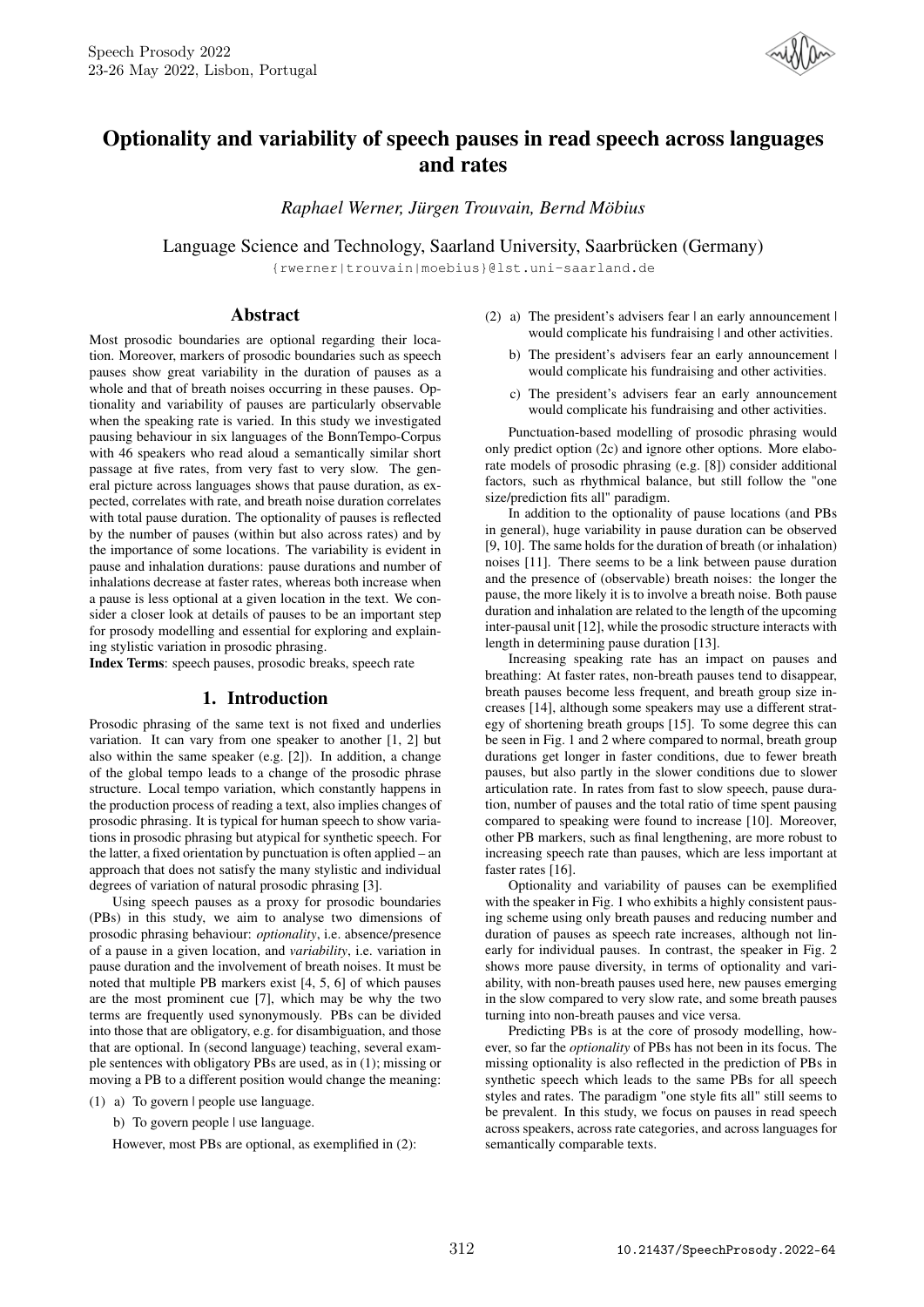

Figure 1: *Pauses of a "text book" speaker across five rates (read speech). White boxes: articulation time; blue boxes: breath pause time; shaded blue: non-breath pauses; pauses connected by dashed lines over rates: at the same location in the text.*

Table 1: *Overview of material used from the corpora: number of speakers, words, and syllables by language.*

|         | speakers | words | syllables |  |
|---------|----------|-------|-----------|--|
| Arabic  | g        | 66    | 178       |  |
| Czech   | g        | 47    | 93        |  |
| English |          | 55    | 77        |  |
| French  | 6        | 53    | 93        |  |
| German  | 13       | 49    | 76        |  |
| Italian |          | 1G    | 106       |  |

# 2. Methodology

We used data from the BonnTempo-Corpus (BTC) [17] for Czech, English, French, German, and Italian, as well as the Arabic Speech Rhythm Corpus [18] adding Egyptian Arabic with BTC's methods. The BTC versions use a short German text of four sentences, or close translations of it, and are thus very similar in many respects, whereas the Arabic one differs in terms of length, content, and punctuation (cf. Table 1). The texts were read aloud by native speakers at five intended speech rates: *very slow, slow, normal, fast, very fast*. We analysed 46 speakers producing 230 versions containing a total of 1710 pauses.

We did not use a fixed duration threshold for annotating pauses but included all perceived pauses (e.g. via final lengthening) that contained a silent period. We used the existing handlabelled corpus annotations and added our additional aspects of interest manually, such as inhalations, additional pauses, and preceding word number. The segmentation was clear for the vast majority with the exception of a few cases where the breath noise was very soft. In the original annotation when voiceless plosives followed after pauses, around 50 to 100 ms of silence were annotated as belonging to the plosive to account for the acoustically silent closure phases. Parameters analysed were pause duration and placement (with respect to the preceding word, which we here defined as a string of letters surrounded by whitespace or punctuation), presence and duration of breath noise within the pauses, as well as duration of left and right edges. The latter are short periods of silence typically found right before and after inhalations [19, 20]. We annotated edges for every breath pause, which can lead to some edges being very short, as in some cases they can practically disappear at faster rates. For the analysis, we did descriptive statistics only in this paper.



Figure 2: *Speaker from the BTC using different options for pause locations and more variability regarding breath pauses and non-breath pauses. Colour coding as in Fig. 1.*

# 3. Results

#### 3.1. Pause location

Fig. 3 shows that some pauses are less optional than others, visualised by dots accumulating in vertical lines: while there is optionality for many pauses (e.g. the first eight locations in Arabic), every language has a number of pause locations that stand out by being preferred for pausing, tending to have longer pauses with many exceeding 500 ms, and being more likely to involve breathing (as e.g. location nine in Arabic). From the original BTC versions, Czech, English and German pauses accumulate 6 to 7 of those lines (cp. the German speaker in Fig. 1), whereas French shows less uniform pausing behaviour with about 10 lines, although some of them are quite short and do not contain many breath pauses. Italian might follow the majority of the BTC, but with two speakers the tendency is not clear. The longer Arabic data set lead to about 10 lines and also differs regarding pause locations and inhalations in *very fast*, as here each line also includes an inhalation from that condition.

The clearer lines are closely related to punctuation  $\lt$ , ; .> and conjunctions (e.g. *and* in English) that reflect boundaries between larger syntactic structures. Czech and English and to some degree Arabic and German show a larger number of vertical pause lines than there are punctuation marks in the text. The French text contains comparably many punctuation marks (n=10), and there are few pauses that do not coincide with them. Overall, breath pauses seem closely related to punctuation and conjunctions and rarely appear outside of these locations.

To illustrate the relative importance of some pauses, we looked into the three bigger pause accumulations towards the end in Czech, i.e. locations 26 (no punctuation), 35 (full stop), and 41 (comma). We looked at mean pause duration, number of pauses taken compared to potential pauses here (9 speakers  $\times$  5 rates = 45), and number of breath pauses compared to number of pauses taken in this location. Location 26 (no punctuation) has a mean pause duration of 497 ms, 35 (of 45) pauses taken here of which 28, i.e. 80 %, are breath pauses. At 35, mean duration is 882 ms, 41 pauses were taken with 37 (90 %) involving inhalation. At location 41, pauses have a mean duration of 482 ms with 34 pauses taken here, of which 21 (62 %) are breath pauses.

#### 3.2. Number of breath and non-breath pauses

As rate increases there is a clear tendency towards fewer breath pauses and particularly fewer non-breath pauses (Table 2). There is much more flexibility regarding non-breath pauses across the rates than breath pauses. There are 15 times more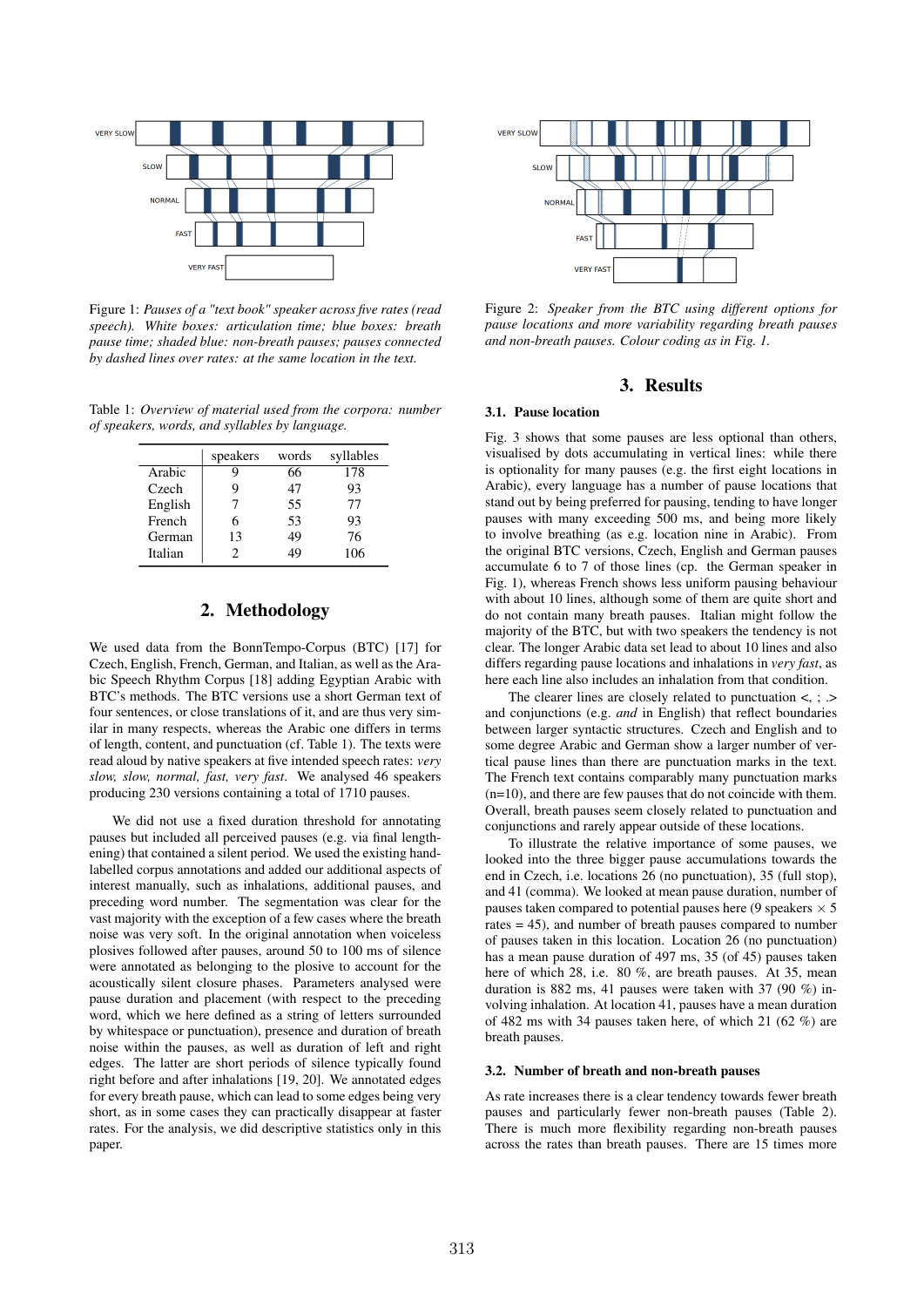

Figure 3: *Pauses and their durations by location in the text, sorted by language. Pause location is determined by the number of the preceding word. Whether a pause contains an inhalation is indicated by filled dots (inhalation) or empty, crossed dots (no inhalation). Dashed lines indicate locations with punctuation <, ; .>.*

Table 2: *Number of occurrence of breath and non-breath pauses by rate, pooled for all languages.*

|                | v. slow | slow | normal | fast | v. fast |
|----------------|---------|------|--------|------|---------|
| breath pau     | 285     | 253  | 225    | 158  | 62      |
| non-breath pau | 314     | 187  | 110    | 95   | 21      |
| total          | 599     | 440  | 335    | 253  | 83      |

non-breath pauses at *very slow* compared to *very fast*, but for the same relationship in breath pauses this factor is only 4.5. For most rates there are more breath pauses than non-breath pauses. The ratio of breath to non-breath pauses at the *normal* rate is 2:1, and 3:1 for *very fast*. However, for *very slow* there are more non-breath pauses than breath pauses.

#### 3.3. Duration of pauses, breath noises, and edges

Generally, as rate increases, pauses tend to be shorter. Fig. 4 shows breath and non-breath pauses and that varying rate also has an effect on the duration of inhalation, which tends to become shorter as rate increases. The pauses from faster rates are all rather close to the reference line, i.e. the inhalation fills a large portion of the pause. In the other conditions, pauses appear more distant from the line, too. At slower rates, pauses can also be found at relatively short durations since participants generally pause more when reading at a slow or very slow rate, as can be seen in Table 2. Conversely, not all faster rate inhalations are short, which might be related to participants reducing

the number of pauses at these rates and then inhaling longer and/or more deeply when they do pause.

Fig. 5 shows how the durations of edges around inhalations vary by rate. When participants inhale in the faster rates, they shorten their edges. There seems to be a difference between right and left edge duration: while right edges rarely exceed durations of 300 ms, left edges remain relatively frequent up to around 600 ms.

### 4. Discussion

The findings concerning pause locations (Fig. 3) showed that pausing and punctuation are related in read speech as readers can use them as landmarks for pausing [21]. While there are many other locations for pauses, those are rather used at normal and slower rates. Breath pauses are more consistent in terms of location, as they prefer grammatically appropriate places in read speech, such as sentence, clause, or phrase boundaries [22]. The less uniform pausing pattern in French is likely to be related to the different usage of commas: the text contained commas after place names (e.g. *"après Lisieux, les montagnes"*) resulting in a high number of commas, which was not the case in the other BTC languages, for example English (*"after Lincoln the hills"*).

At the seemingly less optional locations, pauses show high variability that seems related to speech rate. Even though pauses do often coincide with punctuation and conjunctions like *and*, simply using those as a trigger is not sufficient but needs to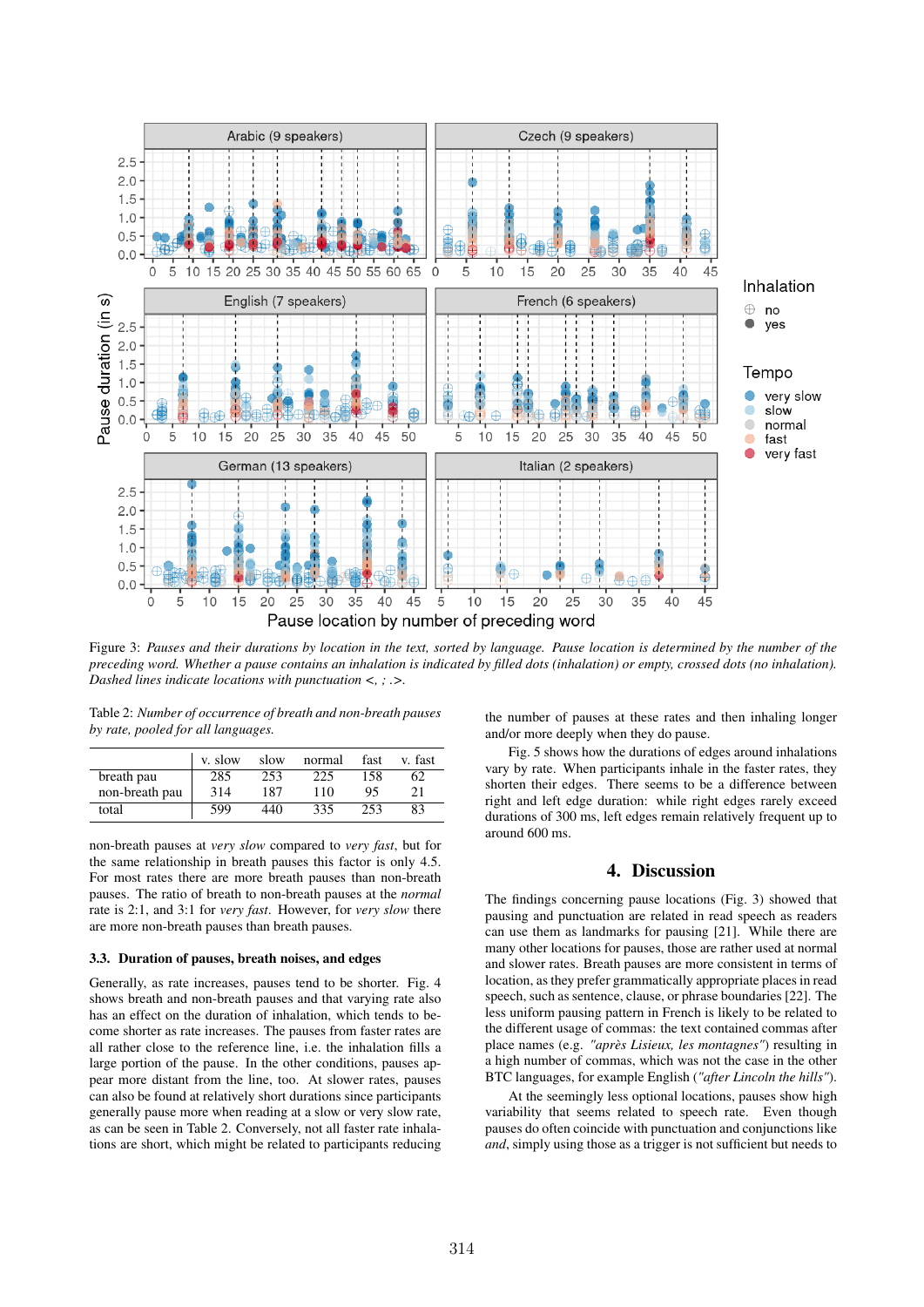

Figure 4: *Inhalation duration relative to pause duration split by rate for all languages. Dashed reference line: both durations would be equally long. Dots at y=0 s: non-breath pauses.*

take into account the larger syntactic structure, as exemplified by the three cases of *and* in the second sentence of the English version (location in brackets for comparison with Fig. 3): *"after Lincoln the hills (21) and woods become monotonous, after Bristol the towns get boring (31) and near Saintsbury the countryside becomes flat (38) and desolate."* This also becomes clear in the similarity of the fourth bigger pause line in Czech and English, which have no punctuation there, to the same location in German, which does have punctuation. The closer look at the last three bigger pause accumulations in Czech further illustrated that punctuation alone is not sufficient for pause modelling. Incorporating syntactical structures (cf. [23]) could be beneficial, especially for cross-linguistic comparisons.

When comparing inhalation duration in relation to pause duration (Fig. 4) to previous results in [11], the non-professional German speakers there seemed to behave quite similarly to the ones analysed here, although the text used there was longer. The few long pauses (breath and non-breath) that appear along with some shorter pauses at the fast and very fast rate might hint at different strategies for increasing rate. This should become clearer in longer texts, as the one used here was short and many speakers attempted to produce *very fast* without any pausing. Conversely, it should be borne in mind that participants' interpretations of intended speech rates may vary: while the faster rates may be more naturally limited by how fast a given speaker can produce speech, the slower ones may be less uniform and may thus lead to very long pauses in extreme cases.

Comparing the inhalation edges (Fig. 5) to previous findings in [24], the left edge tendency is not there, but those results were preliminary and the speech analysed there was semi-spontaneous without intended rate variations as conditions, which limits comparability. Left edges tending to be longer in the present study could be related to the breathing apparatus' elastic recoil, exerting passive force on the lungs to diminish in size after inhalation (e.g. [25], pp. 13f.), which makes it harder to sustain pauses and further delay speech and exhalation onset. Thus, when speakers use relatively long pauses (in normal and slower conditions), they tend to increase inhalation and left edge duration, while the right edge remains rather short.



Figure 5: *Duration of left vs right edge in breath pauses in all six languages. The dashed reference line indicates equal durations. Five breath pauses (all from the same speaker) with left edges between 1.3 s and 2.1 s. were excluded from the plot.*

A similarity to the previous findings is that edges seem to be of the same length only when short: When short, i.e. up to around 150 ms, they look relatively symmetrical but as one edge gets longer, the other one tends to remain short in comparison.

# 5. Conclusions

This study has shed light on the optionality and variability of PBs and pauses and how these may interact. Reading aloud the same text at different rates, speakers show preferences for certain pauses that often coincide with punctuation. These preferred pauses generally involve a highly variable pause duration that varies with speech rate. Purely punctuation-based pause modelling misses this variability and while it may be able to reproduce pause location selection behaviour for the majority of pauses it would not account for other pauses that are unrelated to punctuation or do have punctuation but not necessarily a pause. Differences in punctuation complicate comparability over languages, as in some languages readers are not very constrained by punctuation while in others orthographic breaks are indicated at virtually every prosodic break. For authentic pause modelling across languages and beyond read speech, punctuation-independent linguistic perspectives are needed. Furthermore, the findings on the duration of pauses, inhalations, and edges are important for modelling pauses and the placement of audible breaths within them.

These findings have implications for modelling pauses in natural and synthetic speech, especially for situations or target audiences where slower speech is more appropriate. So far, pausing in synthetic speech differs from natural speech by using relatively short pauses (and only non-breath pauses) with a slow articulation rate, mostly triggered by punctuation [26]. A more human-like pausing pattern would need a better integration of the optionality of pause locations, more variability of pause duration, and a consideration of breath noises, which in turn could benefit listeners [27, 28].

# 6. Acknowledgements

This research was funded in part by the Deutsche Forschungsgemeinschaft - Project-ID MO 597/10-1 and TR 468/3-1.